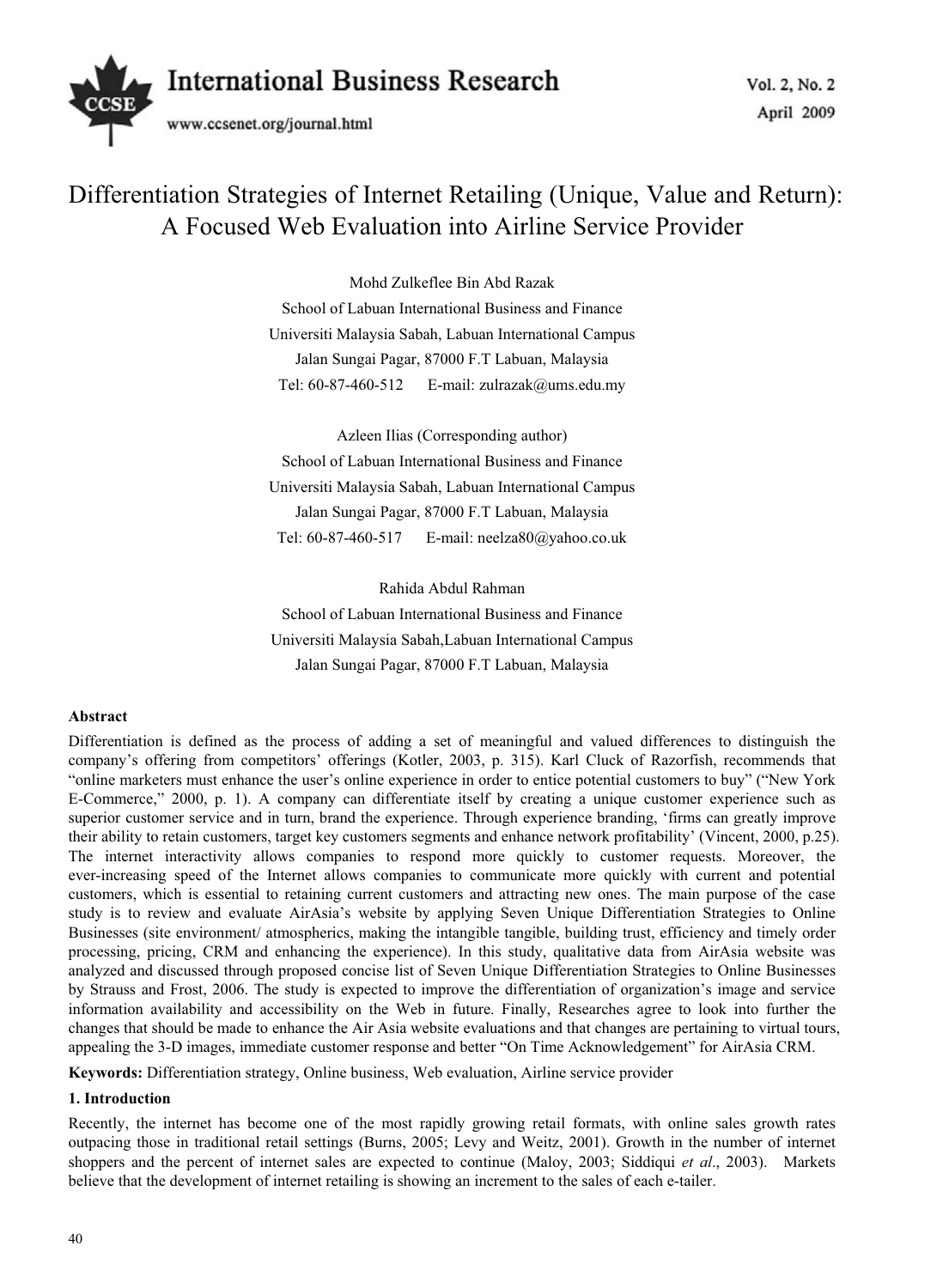Researchers believe that the existence of website as the key element of connection between internet retaling and customers has become the main idea of why this study is done. Existing evidence from research points to the importance of website attributes to consumers' online shopping behaviour, with certain attributes playing a major role in creating demand for online purchasing and increasing store transactions and sales (Lohse and Spiller, 1998; Lorek, 2003; Magee, 2003; Maloy, 2003; *Retail Merchandiser*, 2003; Rowley and Okelberry, 2000; Swaminathan *et al*., 1999; Zellweger, 1997).

AirAsia is an airline company that now flies to over 60 destinations in Malaysia, Thailand, Indonesia, Singapore, China, Philippines, Brunei, Cambodia, Laos, Vietnam and Myanmar. They have formed two (2) successful joint ventures in Thailand through Thai AirAsia, and Indonesia through Indonesia AirAsia. They have also expanded their fleet from the original two to twenty eight, and revolutionized air travel in these countries by offering incredibly low fares through their innovative sales channels. With the tagline 'Now everyone can fly', AirAsia's philosophy of low fares is aimed to make flying affordable for everyone. AirAsia also aims at making travel easy, convenient and fun for its guests. Therefore, part of the AirAsia key strategies are concerning into guest convenience and it refers to the idea of providing ticketless services, easy payment channels, internet booking and improving customer service. These key strategies deal with the internet transaction (through the AirAsia Website) and will require customers and future customers interest in browsing through the whole processes from the beginning to the end. Transaction will only be made once the customer had less complicatedness and had no bad experience.

In this study, the researches focus into the ability of AirAsia Website in meeting up with the global trends of customers' acceptance. The purposes of the case study are:

- 1). To review and evaluate AirAsia's website based on site environment/ atmospherics
- 2). To review and evaluate AirAsia's website based on making the intangible tangible
- 3). To review and evaluate AirAsia's website based on building trust
- 4). To review and evaluate AirAsia's website based on efficiency and timely order processing
- 5). To review and evaluate AirAsia's website based on pricing
- 6). To review and evaluate AirAsia's website based on CRM
- 7). To review and evaluate AirAsia's website based on enhancing the experience

The remainder of this paper is organized as follows. A review of related literature on differentiation strategies and seven unique differentiation strategies to Online Businesses. Next, the methodology employed in this study and website analysis method involved are described. Finally, the content website analysis results and discussion of the study are drawn.

## **2. Literature Review**

## *2.1 Differentiation Strategies*

Kotler defines differentiation as "the process of adding a set of meaningful and valued differences to distinguish the company's offering from competitors' offerings' (Kotler, 2003, p. 315). A firm can differentiate its offering along five dimensions: product, services, personnel, channel, and image (Kotler, 2003). These dimensions are discussed as follows:

## 2.1.1 Product Differentiation

Traditional offline differentiation emphasized the product dimension; the other areas have been used when little real difference exists between competing products. Companies still differentiate by product features online. However, the Internet's greatest contribution is in product line differentiation, that is, the literally limitless assortment of products that companies are able to offer and the ability to capitalize on this huge assortment as a platform to customize product offerings for individual customers. Internet marketing may have a major effect on product packaging. At present, marketers design most product packaging to appeal to consumers, be eye catching, compete with other products on store shelves, and sell the products. As more commerce is conducted online rather in retail stores, consumers might require products with more utilitarian packaging. Products purchased online will be shipped from the distributor directly to the consumer and, thus, never appear on retailers' shelves. As a result, these products will not require the expensive, colourful packaging that is necessary for store display; nor will they require multiple layers of functional and display packaging.

# 2.1.2 Service Differentiation

Services can effectively differentiate an online business in several ways. Customer service is enhanced by the ability to receive customer feedback through e-mail 24 hours a day, even if telephone operators and customer service personnel are not available and this will show the ability to respond more rapidly (in real time) to customer concerns. Another aspect of service differentiation is the distribution of products ordered online. Some companies are specializing in the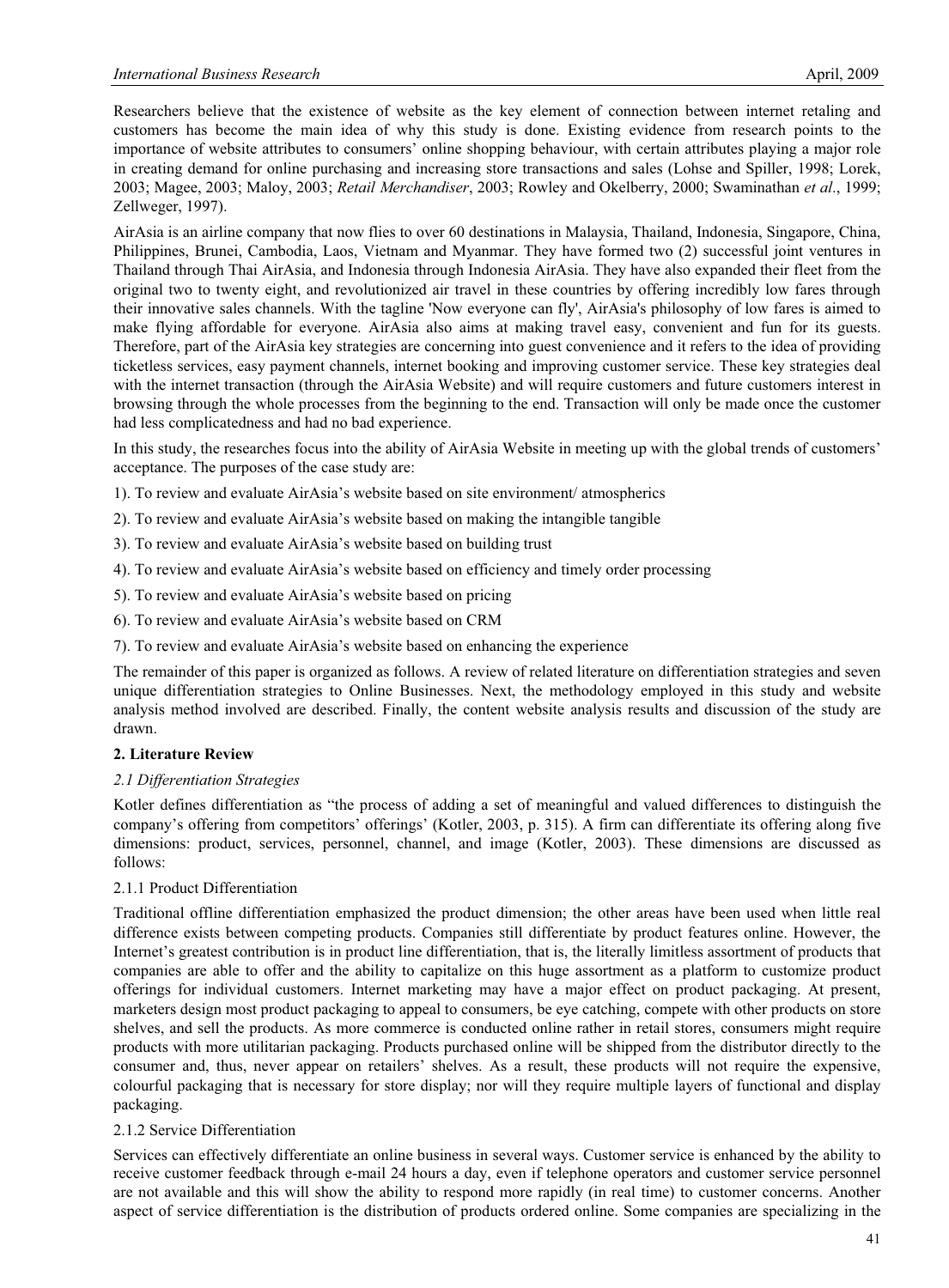home delivery of products ordered online, thus differentiating their services from most traditional offline services. Other online services, such as online banking and securities trading, are becoming increasingly popular, differentiated both by the features they offer and the service consumption experiences. These services currently supplement traditional offline services, but as the world becomes more interconnected via the Internet, they may one day replace the traditional offline services.

## 2.1.3 Personnel Differentiation

In the past, personalized service and one-to-one relationships between merchants and consumers required costly skilled personnel. Now, the Internets allows companies to 'deliver their products and services through low-cost channels that automate the process and remove the expensive human element' (Wells et all., 200, pg.32). By reducing a company's dependence on personnel to handle business transactions, the Internet leads to lower transaction cost, enabling a cost leadership advantage over offline companies. It "also results in cist reduction for the end user and at the same time acts as a differentiation by providing higher levels of service at lower prices." (Chakravarthy, 2000, p.2). However, as more companies offer products and services online, the cost advantage between online and offline operations will gradually shrink over time.

# 2.1.4 Channel Differentiation

The Internet doubles as a location-free and time-free distribution and communication channel. The Internet expands companies' reach from local to global, 24 hours a day, and with a limitless assortment of products. Customers may order a wider variety of products, at any time, day or night, for shipment to any location in the world, in contrast to the limited product assortment and limited business hours of traditional brick-and-mortar companies. Online channel differentiation occurs on multiple levels. First, companies that provide product or service information on the Web have an advantage over companies with no web presence by exploiting the Internet as a communication channel. Second, companies that conduct commercial transactions online capitalize on the advantage of the Internet's properties as a transaction and distribution channel. At a higher level is the differentiation of competitors' Internet-related service offerings. For example, in the banking industry, "one my provide a 'virtual pass book' facility, while another may transact on behalf of the client, and a third may actually provide interactive portfolio management services to key account holders' (Chakravarthy, 2000, p.2). Finally, highly specialized personal services-"Do it yourself," Websites – allows users to conduct activities such as transfer phone service and pay bills online.

## 2.1.5 Image Differentiation

Karl Cluck of Razorfish, recommends that "online marketers must enhance the user's online experience in order to entice potential customers to buy" ("New York E-Commerce," 2000, p.1). A company can differentiate itself by creating a unique customer experience such as superior customer service and, in turn, brand the experience. Through experience branding, "firms can greatly improve their ability to retain customers, target key customers, target key customer segments and enhance network profitability" (Vincent, 2000, p.25).

The Internet's interactivity allows companies to respond more quickly to customer requests. Moreover, the ever-increasing speed of the Internet allows companies to communicate more quickly with current and potential customers, which is essential to retaining current customers and attracting new ones. Consider the pure-play home furnishing business, iHome, which is " addressing customer requests to receive decorating help on a budget...iHome's ability to get download time under 30 seconds" is the key to iHome's growth rate" (Slott, 2000, p.38). All of these benefits help to differentiate the image and the customer experience of online firms. For example, AOL and Venus Swimwear have online chat features to help customers with questions about their purchases.

## *2.2 Seven Unique Differentiation Strategies to Online Businesses*

According to Strauss and Frost, 2006 these strategies are of particular importance on the Internet because the marketing strategy often revolves around the company's image and product information available on the Web. In addition to the preceding strategies are unique to online businesses consist of site environment/ atmospherics, making the intangible tangible, building trust, efficiency and timely order processing, pricing, CRM and enhancing the experience.

## 2.2.1 Site Environment/ Atmospherics

Atmospherics refers to the in-store ambiance created by brick-and-mortar retailers. Similarly, Websites can be differentiated by providing visitors with a positive environment to visit, search, purchase, and so forth. Visitors want a site that easily downloads, portrays accurate information, clearly shows the products and services offered, and is easily navigated. If customers view the homepage and like what they see, they are more likely to view additional pages and ultimately become a paying customer.

## 2.2.2 Making the Intangible Tangible

A purely online product or service can only be seen through an image or description. Whether a company uses virtual tours, 3-D images, product image enlargements trial downloads, or customer reviews, the goal is to make offerings seem more tangible by showing them in a realistic and customer-friendly manner.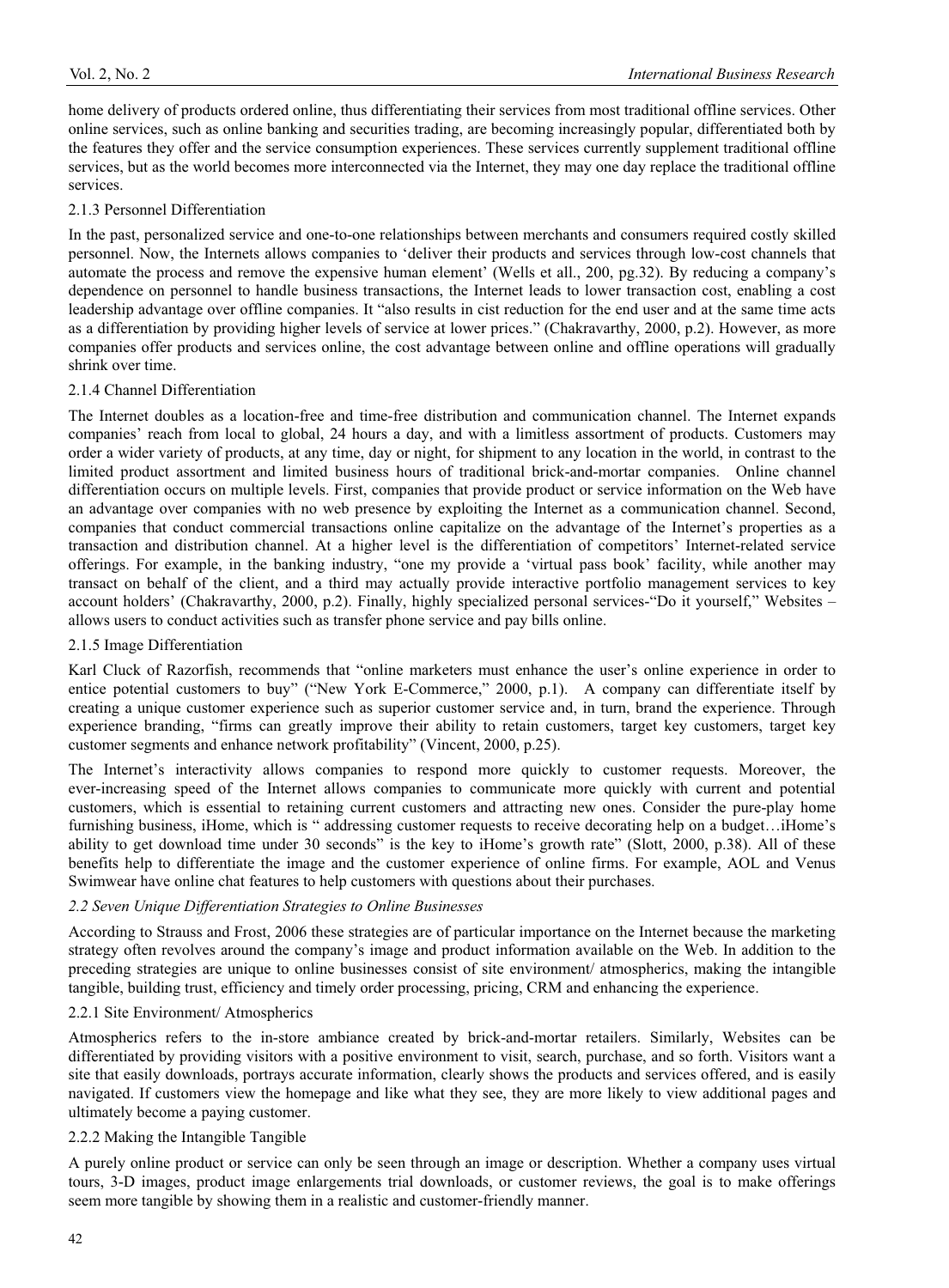# 2.2.3 Building Trust

Trust is a key issue on the Internet, especially when customers are expected to pay online or their information is tracked for personalized service or supply chain management . For this reason, rust building should be an integral part of a Website's marketing strategy. In some instances trust may be appeared as a by-product of strong brand recognition; however, a company site with low or no brand recognition must project a secure environment. Detmer (2002) makes the following suggestion to e-marketers:

Take the time to clearly define your company's privacy policy, and make sure it is strictly enforced…. Maintaining the balance between privacy and personalization will increase the comfort level your customers feel for your business.

In addition to stating the privacy policy, e-commerce firms can reassure customers by using a safe and encrypted payment process for transactions. Trust is also important if customers should encounter problems on the Website, require personal assistance, or need to exchange or return a purchase. Visitors may be more likely to buy from a site if they know a live person can be contacted.

# 2.2.4 Efficiency and timely Processing

One of the strongest motivators for customers who make Web-based purchases is the ease of ordering. Organizations must market their alliances and delivery timeliness as an important benefit. Furthermore, if the online company follows through on its promises, it is more likely to build customer loyalty and receive referrals from satisfied customers. Customer satisfaction or dissatisfaction can spread very quickly on the Internet with just few keystrokes.

# 2.2.5 Pricing

Pricing as a method of differentiation has come under scrutiny, especially for Web marketers. When products were first offered on the Web, companies tended to offer price discounts as an incentive. Today, prices are relatively comparable on the Web, although some companies, such as Buy.com, offer lower prices. The majority of firms choose to differentiate themselves using methods other than pricing because pricing is easy to imitate and non price differentiation is more enduring for all but the price leaders.

# 2.2.6 Customer Relationship Management (CRM)

As more firms shift away from price differentiation and as barriers to entry decrease on the Internet, customer relationship management (CRM) becomes more predominant as a means of differentiation. Netflix, for example, forges long-term relationships with consumers who want the convenience of receiving movies on DVD by mail. Customers who subscribe to one of Netflix's monthly plans can set up personal lists of the movies they want to rent. Depending on the type of subscription they choose, customers can rent three or more DVD movies at one time with no return deadlines or late return penalties. After viewing a movie, customers slip it into the prepaid return envelope to mail it back to Netflix, a few days later, they receive the next DVD on their list. Thus, Netflixs builds customers relationships one at a time through customer-driven personalization including a personal greeting on the Web site.

# 2.2.7 Enhancing the Experience

Another type of differentiation strategies is discussed in a E-Marketing Opportunity Model (Feeny, 2001). This model helps companies to differentiate using one of three e-marketing opportunities: enhancing the selling process, enhancing the customer buying process, and enhancing the customer usage experience. In this model, firms use perceived product differentiation and frequency of purchase to choose the best approach.

# **3. Methodology**

The study will evaluate each of the strategy and researchers will point out the analysis through their observations and experiences. This will lead into in-depth discussion on how the customer perceived the value of the website and chances of involving into bad experience of transaction or vice versa. In summary, differentiation is what a company does to the product, services and processes. As stated by Strauss and Frost, 2006, differentiation strategies have evolved with the commercialization of the Internet. The keys to differentiating online businesses are the creation of a distinctive and superior customer experience and the development of one-to-one relationships with consumers. The real value added by the Internet is the enhanced ability to differentiate according to customer relationship and provide a unique experience for each customer. Therefore, making a different will turn the whole perception and defection to an acceptance.

These differentiation strategies are:

- 1). Site environment/ atmospherics
- 2). Making the intangible tangible
- 3). Building trust
- 4). Efficiency and timely order processing
- 5). Pricing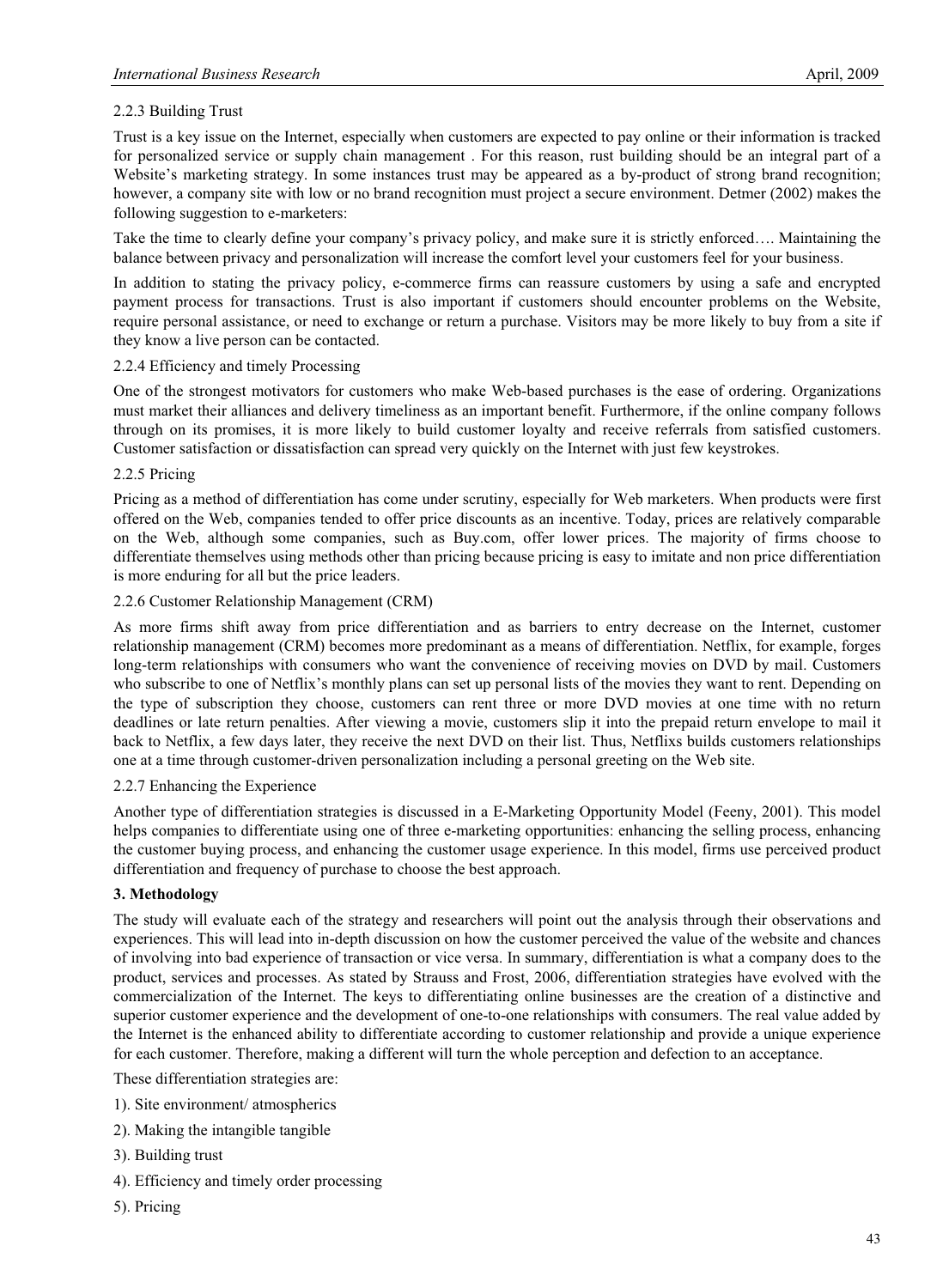# 6). CRM

# 7). Enhancing the experience

# **4. Analysis and Discussion**

# *4.1 AirAsia's Site Environment / Atmospherics*

Based on AirAsia's Website (Figure 1) researchers found that the site environment is fascinating and create fresh ambiance to the customers in welcoming them to browse further. Here, we found that the colour (red colour) plays as a major element in creating the appearance to be 100% appeal compared to the other website of airline service providers. The interactive buttons help the viewers to easily connected and conduct the session from one page to another. Piece of information is easily downloaded and portrays accurate information as listed like flight booking, pricing, package offered and other valid and useful information. The Website is clearly shows the products and services offered as it refers to the ability of the company in granting the promises made. Basic information are all listed as these always required for the first time viewers or users in not making them lost throughout the browsing. Researches also found that the element of promotions is always becoming the main factor to be advertised in the website as it creates sense of "knowing more". This leads into the potentiality of creating sales and up to making profit to the AirAsia. Analysis made always found that the navigation is considered as "user friendly" and this is a key of becoming preferable airline service provider by the customers and potential customers.

# *4.2 Making the Intangible Tangible*

As referring to Figure 1, it shows that AirAsia Website is providing lots of elements of "Making the Intangible Tangible" such as On Time Performance, On Time Guarantee, GoInsure, attractive pictures of places to visit, sitemap and others. Researches concern that by offering those elements have waken up the mood of realistic, becoming lively and customer-friendly manner. This will lead into attractions of becoming satisfied and loyal customer.

# *4.3 Building Trust*

First and foremost, researches believe that through the recognitions awarded to the AirAsia, it appears as the major trust element in making the customer and potential customer become confident in dealing with the whole transaction with AirAsia. This can be seen through the listed awards shown in AirAsia Website (http://www.airasia.com/amazing/en/pageWithHeader.php?menu=one&content=one\_awards). Those awards act as the evidence of making their promises into reality. Next is about the assurance of using a safe and encrypted payment process for transactions. It is not a denial that AirAsia Website is one of the best secured sites of doing internet transactions. This security aspect is proven by looking into the whole processes of buying and doing payment for the services offered. As evidence, this can be referred to Figure 2 (A) and 2 (B). Through AirAsia Website, it convinces the customer to become more relax and less hassle pertaining any queries about the transactions due to the availability of listed contact number and addresses as it connects the customer and potential customer to the AirAsia personal assistance which is a live person that can be contacted. It proves that AirAsia is always maintaining in building customer's trust. This supporting argument is shown in AirAsia Website (http://www.airasia.com/site/en/page.jsp;jsessionid=4589D22505F7F46D81B4AD505A02B0AB?name=Contact+Us&i d=1b7a37dc-ac1e00ae-511e0a00-34df6a10&nav=6-1).

## *4.4 Efficient and Timely Order Processing.*

As others, AirAsia provides the customers and potential customers an instant payment system where it focuses on delivering immediate purchasing services. Meaning that, the customer has the opportunity in doing the purchasing process at anytime, anywhere upon customer preferences. Experiencing the purchasing ticket process through AirAsia Website has given the best opportunity to the researches as it offers alternatives in mode of payment compared to the other airline service providers. Here, AirAsia has given the best solutions in doing payment by giving options either paying by credit card or debit card. This option helps most of the customers or potential customers due to the cases that not everyone is having a credit card. Figure 3 shows the alternative in mode of payment system provided by AirAsia and Figure 2 (A) as well as Figure 2 (B) is supporting the statement of getting the opportunity of doing the purchasing process at anytime and anywhere. Figure 2 (B) is also a virtual evidence for customer reference if customer or potential customer encounter problems in the future. It will be emailed to customer email address based on customer choice.

# *4.5 Pricing*

AirAsia's fares are significantly lower than those of other airline service providers. This is a fact that accepted by the market particularly competitors. AirAsia's Website fares are much cheaper compared to the frontline counter price and this is also one of the differentiation strategy that implemented by Airasia in order to attract more customers to purchase online through the website. Researches found that, the differentiation pricing strategy applied by AirAsia is valuing the company to be demanded more than their expectation. This is the key strategy that still cannot be beaten up by any other competitors and has guaranteed higher return to AirAsia since the day they started their operation. Researches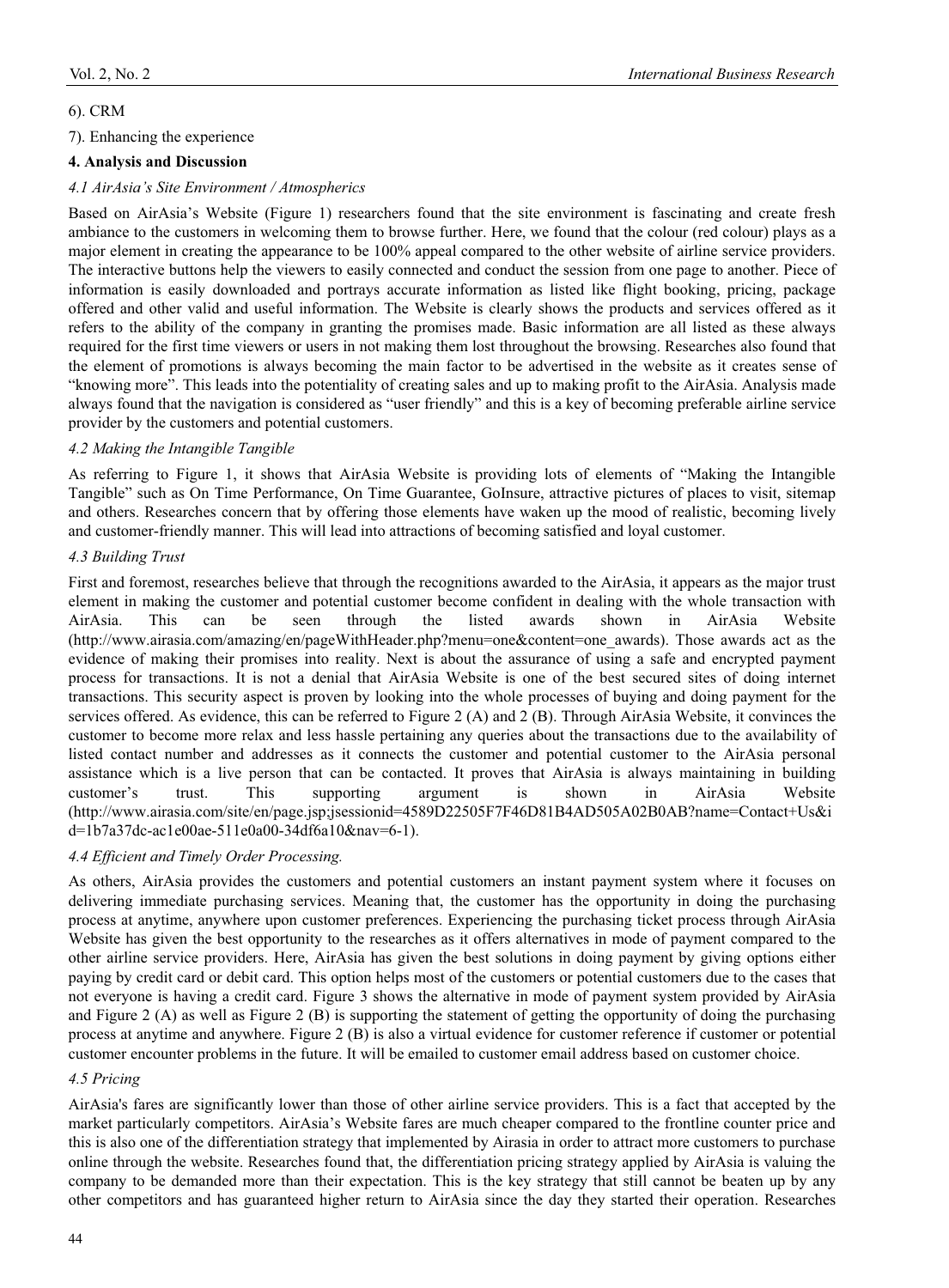believe that the promotion pricing strategy has enhanced AirAsia reputation in making the promises become reality; "Now Everyone Can Fly". This tagline has become the benchmarking to the company in giving better fares at every promotional booking offer. Figure 1 supports the above statements and it is recommended to visit AirAsia Website (http://www.airasia.com/site/my/en/home.jsp ) for a better proven.

# *4.6 Customer Relationship Management* (CRM)

Researchers believe that AirAsia always determine the customers as their first priority in every consideration. This can be seen into the first page of the AirAsia Website which has stated the member log in button. Customer or potential customers can always be connected to the AirAsia programmes such as promotional booking offers, news updates, phone circulars, flight changes info and others. Becoming AirAsia members will bring customers to an advance information that will ensure members are always one's step ahead from others. These are the benefits that can be gathered from becoming members of the company. All particular data of customers are secured and will be guaranteed for personalization from AirAsia. All statements are supported by Figure 1 and an experience of becoming members at http://www.airasia.com/site/my/en/home.jsp.

# *4.7 Enhancing the Experience*

From the beginning of operation until now, AirAsia has incurred a huge development in every prospect of services provided. The development has created outstanding improvement especially in the AirAsia Website application. Researches accept as true that the development leads into satisfaction of selling process, customer buying process and customer usage experience. Experience can only be gained once we are in the process. Therefore, due to less hassle given throughout the whole processes, researchers believe that AirAsia can be considered successful in delighting the customers. To ensure the statement is correct and supported with evidence, please have the practicality in browsing the AirAsia Website at http://www.airasia.com/.

# **5. Conclusion and Recommendation**

In this study, researchers found that the ability of AirAsia to gain attractions from the customers and potential customers to viewing and browsing their website is by applying differentiation strategies. This study has shown that AirAsia is successfully proven that their interactive website is mutually meeting the standard of customer satisfaction and AirAsia can proudly stands as one of the most reliable and potential airline service provider that can provide better services through their website applications. Researchers believe that in the next few years, AirAsia Website will become the best ever retail website that fulfill the customers and potential customers demands and wants.

As for recommendations, researches agree to look into further the changes that should be made to enhance the AirAsia Website evaluations and that changes are pertaining to virtual tours of places to be visited, chances of appealing the 3-D images for more attractions, immediate customer response and better "On Time Acknowledgement" (particularly for flight delay and cancellation) for AirAsia CRM.

# **References**

Chakravarthy, Srinivas. (2000). E-Strategy: Different Strokes. *Businessline*. October 4, pp.1-2.

Detmer, T. (2002). Seeking the Complete Customer Experience: The Web as a Marketing Tool. *Customer Inter@ction Solutions*. Vol.20. No.11. p.45.

Feeny, D. (2001). Marketing Business Sense of the E-Opportunity. *MIT Sloan Management Review (Winter)*.p. 45.

Kotler., P. (2003). *Marketing Management*. 11<sup>th</sup> Ed. Upper Saddle River, NJ: Prentice Hall.

Lohse, G.L., Spiller, P. (1998). Electronic shopping: the effect of customer interfaces on traffic and sales. *Communications of the ACM,* Vol. 41. No. 7. pp 81-87.

Lorek, L.A. (2003). Buyers catch on to online shopping. *San Antonio Express-News*. [Available: http://web.lexix-nexix.com/universe/document]

Magee, M. (2003). Boom or bust for e-shopping. *The Sunday Tribune*. [Available: http://web.lexix-nexix.com/universe/document]

Maloy, T.K. (2003). Net is here to stay for retailers. [Available: http://web.lexix-nexix.com/universe/document]

New York E-Commerce Association Presents Experts on Online Branding; Industry Leading Internet Companies Discuss the Challenges of Creating Differentiation on the Web. (2000). *Business Wire*. March 22. p. 1.

Retail Merchandiser. (2003). Online spending jumps 18 per cent. [Available: http://web.lexix-nexix.com/universe/document]

Rowley, K.L. and Okelberry, A. (2000). Shopping.com: analysis of a trend. *Journal of Family and Consumer Sciences*, Vol.92. No.1, pp 9-10.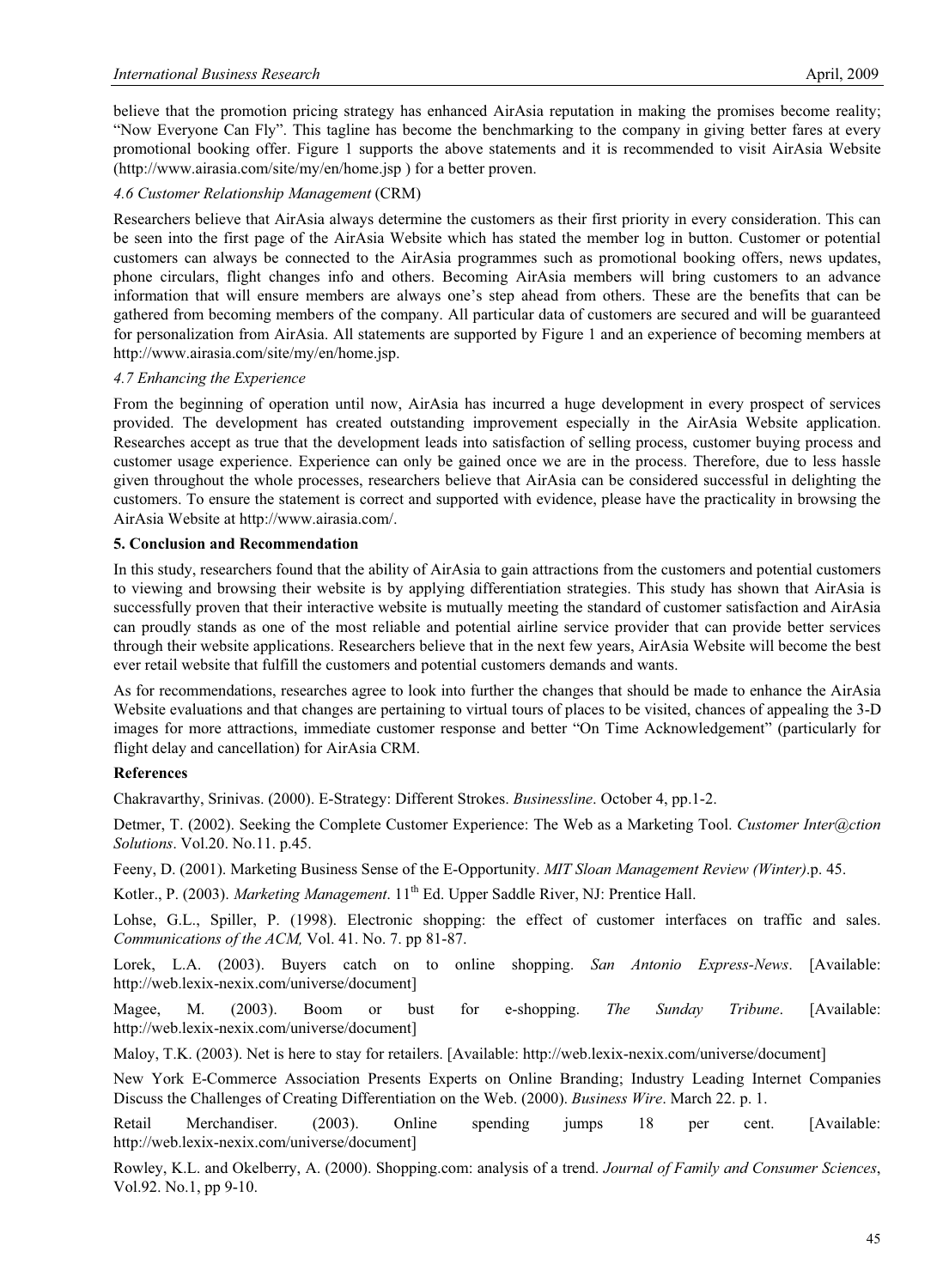Seock., Y.K. and Norton., M.J.T. (2007). Capturing college students on the web: analysis of clothing web site attributes. *Journal of Fashion Marketing and Management*. Vol. 11. No. 4. ISSN: 1361-2026.

Slott., M. (2000). Store Strategies at Center Stage. *Home Textiles Today*. Vol. 21. No. 43. pp. 35-38.

Strauss. J, El-Ansary., A. and Frost., R. (2006). *E-Marketing*. 4<sup>th</sup> Ed. Pearson Prentice Hall.

Swaminathan, V., Lepkowska-White, E. and Rao, B. (1999). Browser or buyers in cyberspace? An investigation of factors influencing electronic exchange. *Journal of Computer-mediated Communication.* Vol. 5. No. 1. [Available: www.ascusc.org/jcmc/vol5/issue1/swaminathan.html]

Tillotson., J. (2002). Web site evaluation: a survey of undergraduates. *Online Information Review*. Vol. 26. No. 6. ISSN: 1468-4527.

Vincent, L. (2000). The Brand That Binds, *Bank Marketing*, vol. 32, no. 11, pp. 24-29.

Wells., N., Jeff., W. and Richard. C.R. (2000). Finance with a personalized Touch. Association for Computing Machinery. *Communication of the ACM*. Vol. 43. No. 8.pp.31-34.

Zellweger, P. (1997). Web-based sales: defining the cognitive buyer. *Electronic Markets*. Vol. 7. No.3. pp 10-16.

Availability: http://www.airasia.com/.

\_\_\_\_\_\_\_\_\_Availability: http://www.airasia.com/amazing/en/pageWithHeader.php?menu=one&content=one\_awards

Availability:

http://www.airasia.com/site/en/page.jsp;jsessionid=4589D22505F7F46D81B4AD505A02B0AB?name=Contact+Us&id =1b7a37dc-ac1e00ae-511e0a00-34df6a10&nav=6-1

Availability: http://www.airasia.com/site/my/en/home.jsp



Figure 1. Airasia Main Page